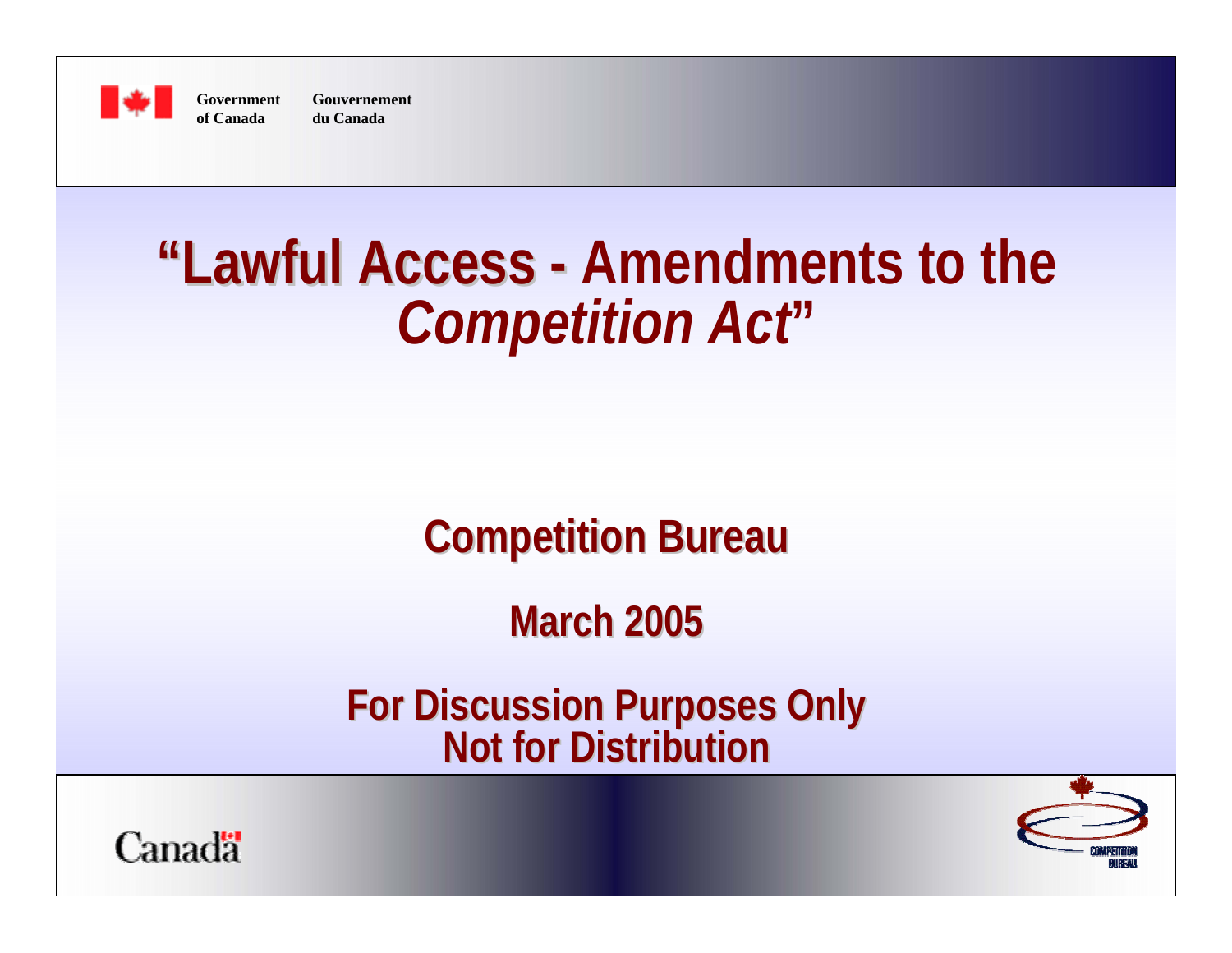## *Competition Act Competition Act*

- • The *Competition Act* is a framework law containing both criminal and civil law provisions
- • The Act deals with:
	- •Mergers
	- • Criminal offences, such as: conspiracy to fix prices, price discrimination and predatory pricing, price maintenance and bid-rigging (Part VI)
	- Civil offences, such as: abuse of dominant position; refusal to supply, exclusive dealing, tied-selling and market restriction, consignment selling and delivered pricing (Part VIII)
	- • Misleading representations, fraudulent telemarketing and deceptive marketing practices, with choice of criminal or civil track (or "dual track" regime) (Part VI or Part VII.1)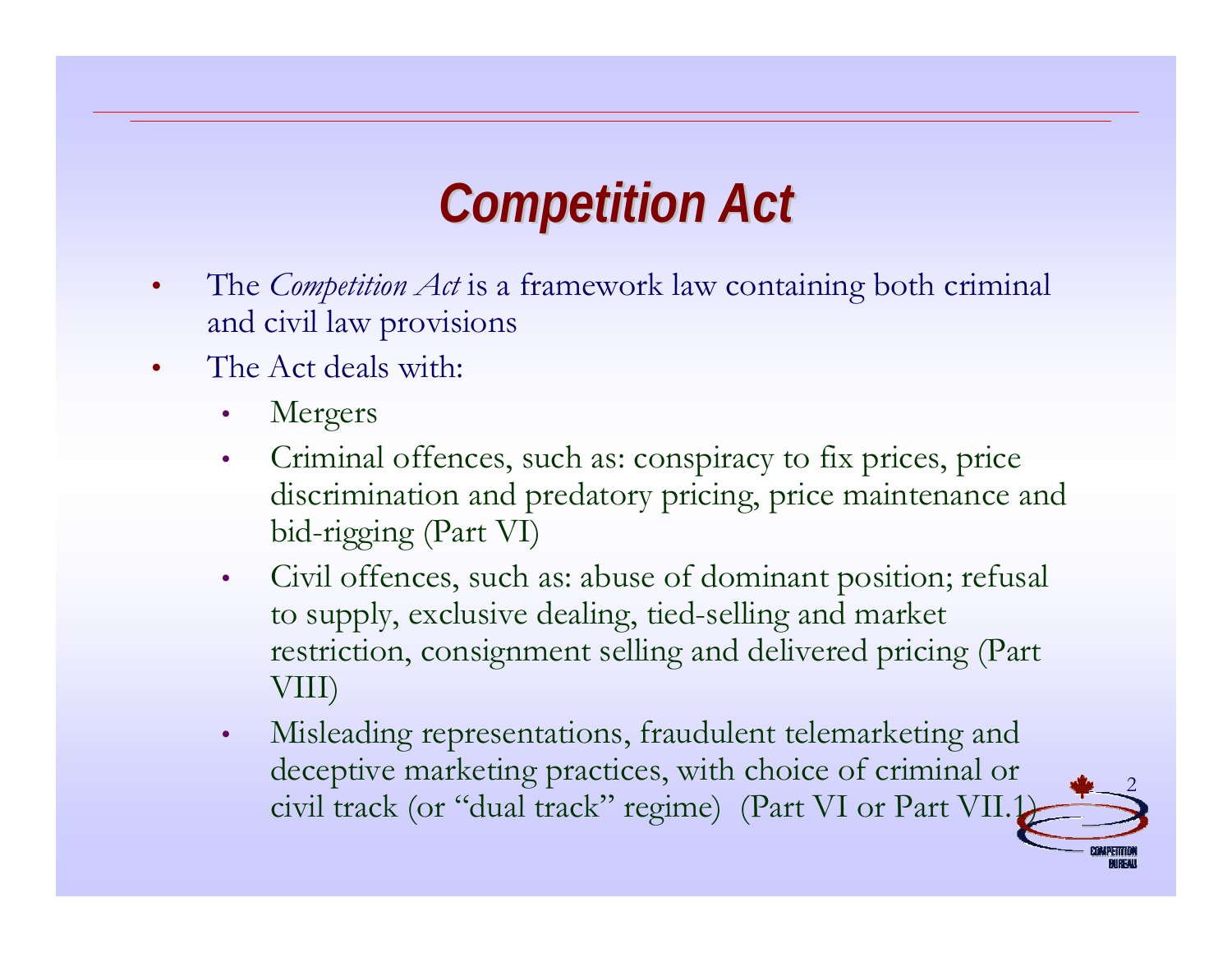## **Competition Bureau Competition Bureau**

Enforcement of Criminal and Civil Matters

- • Bureau investigates, with the use of court-authorized search and subpoena powers, such as:
	- •Order for Oral Examination (section 11(1)(a))
	- $\bullet$ Production Orders (sections  $11(1)(b)(c)$ )
	- •Search Warrant (sections 15 and 16)
	- •Wiretap – for certain criminal offences (*Criminal Code*)

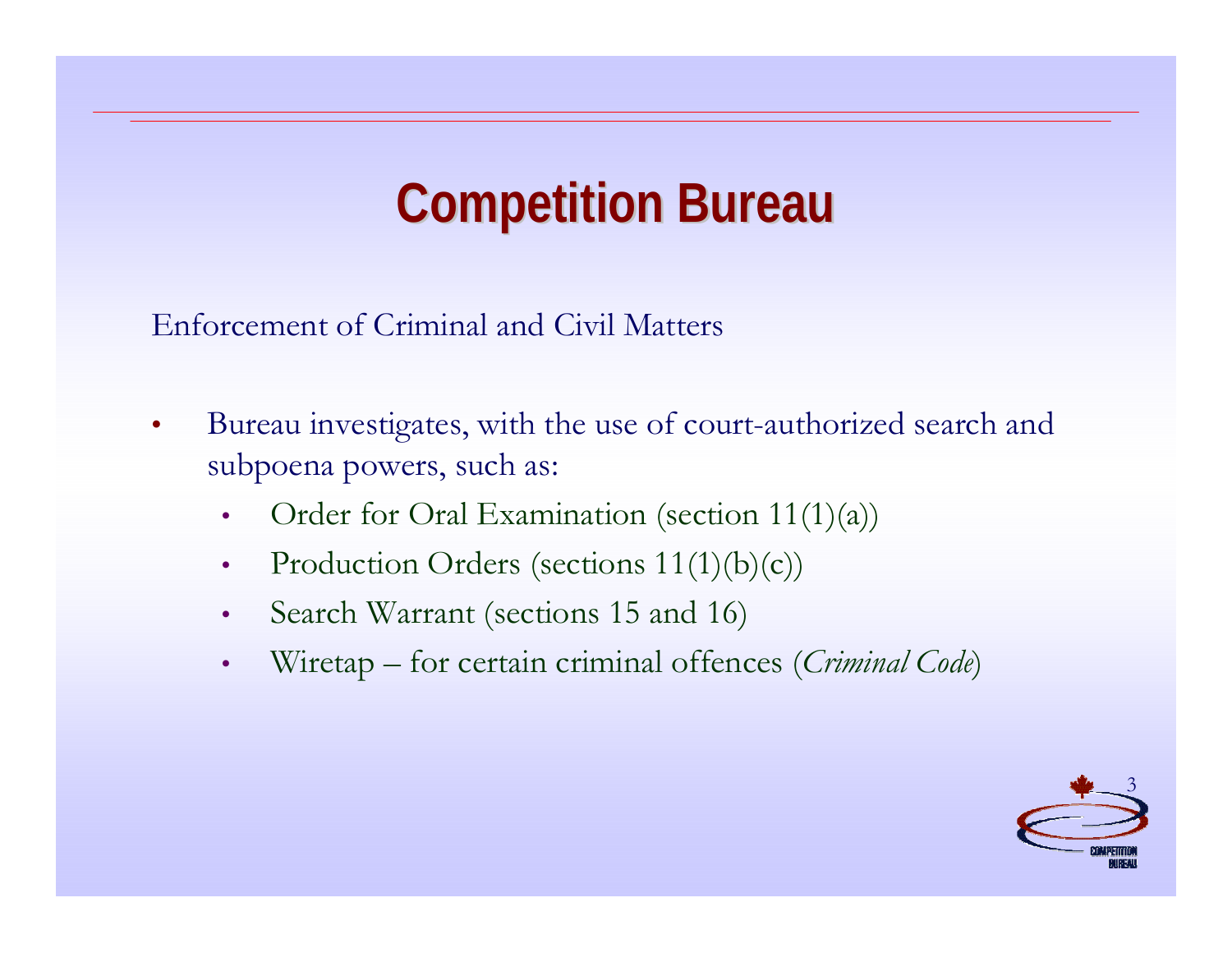- $\blacksquare$ There is <sup>a</sup> need to have certain legislative amendments to the *Competition Act* in light of technological changes
- $\mathcal{L}_{\mathcal{A}}$ Rapidly-changing technology is challenging the ability of the Competition Bureau to investigate matters under the Act, such as deceptive marketing and telemarketing, and bid rigging.
- h. Proposed amendments to the *Competition Act* include:
	- (1) Amendments to mirror *Criminal Code* amendments
	- (2) Amendments to incorporate existing *Criminal Code* investigative tools
	- (3) Tools to facilitate enforcement (*Mutual Legal Assistance in Criminal Matters Act* warrants and streamlined peace officer assistance)
	- (4) Technical amendments

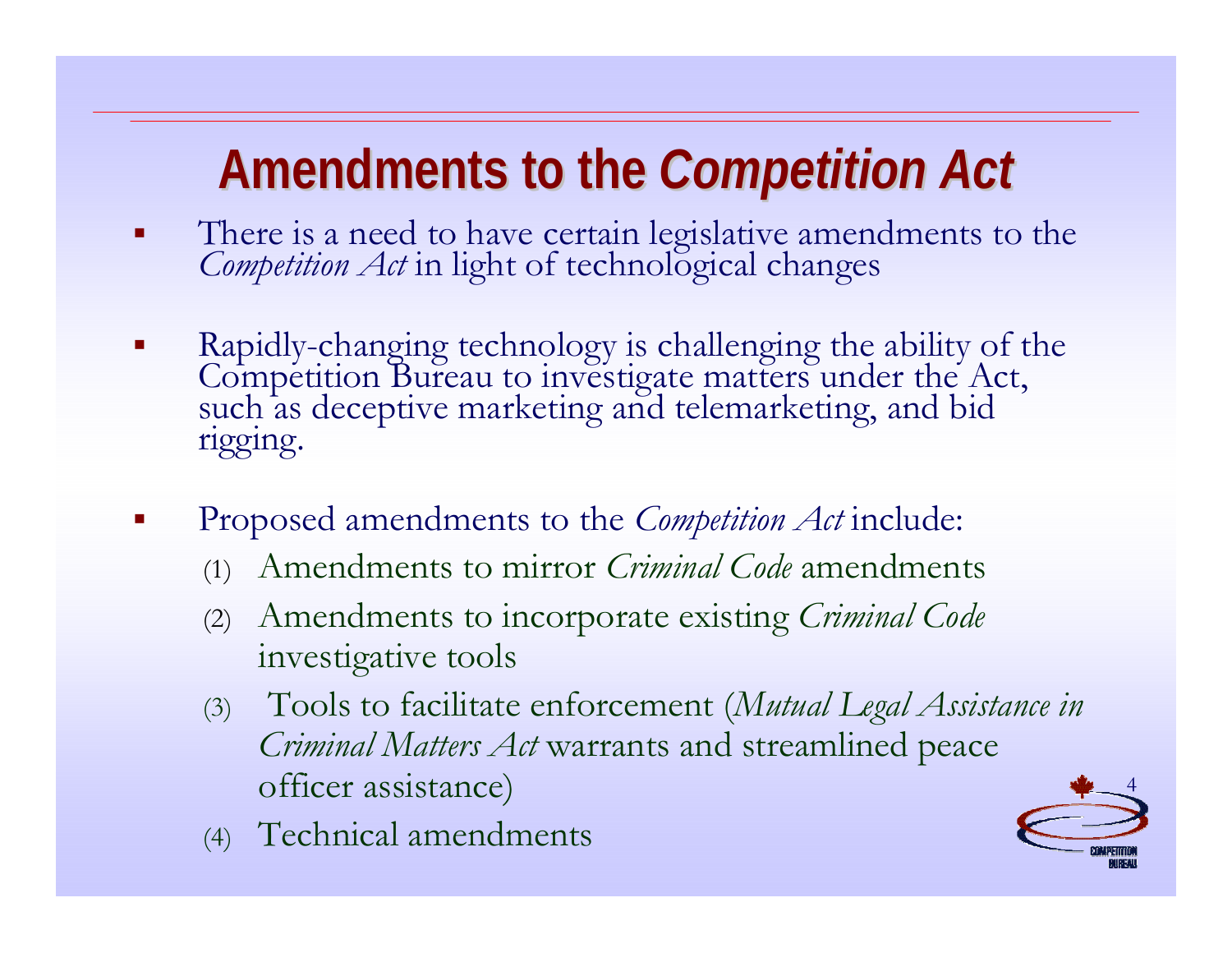1- Amendments to Mirror *Criminal Code* Amendments

- $\bullet$  The Competition Bureau is mirroring some of the *Criminal Code* amendments, such as: warrants for the installation and monitoring of a transmission data recorder, a production order for tracking information, a production order for transmission data, partial disclosure of transmission data and preservation orders.
- $\bullet$  These changes would ensure that the scope of the *Criminal Code* amendments are available for the enforcement of criminal offences under the *Competition Act*, as well as for the enforcement of the contraventions of the provisions of the *Competition Act* dealing with civil reviewable matters.
- 5 $\bullet$ These amendments will include the appropriate safeguards to comply with the *Charter*.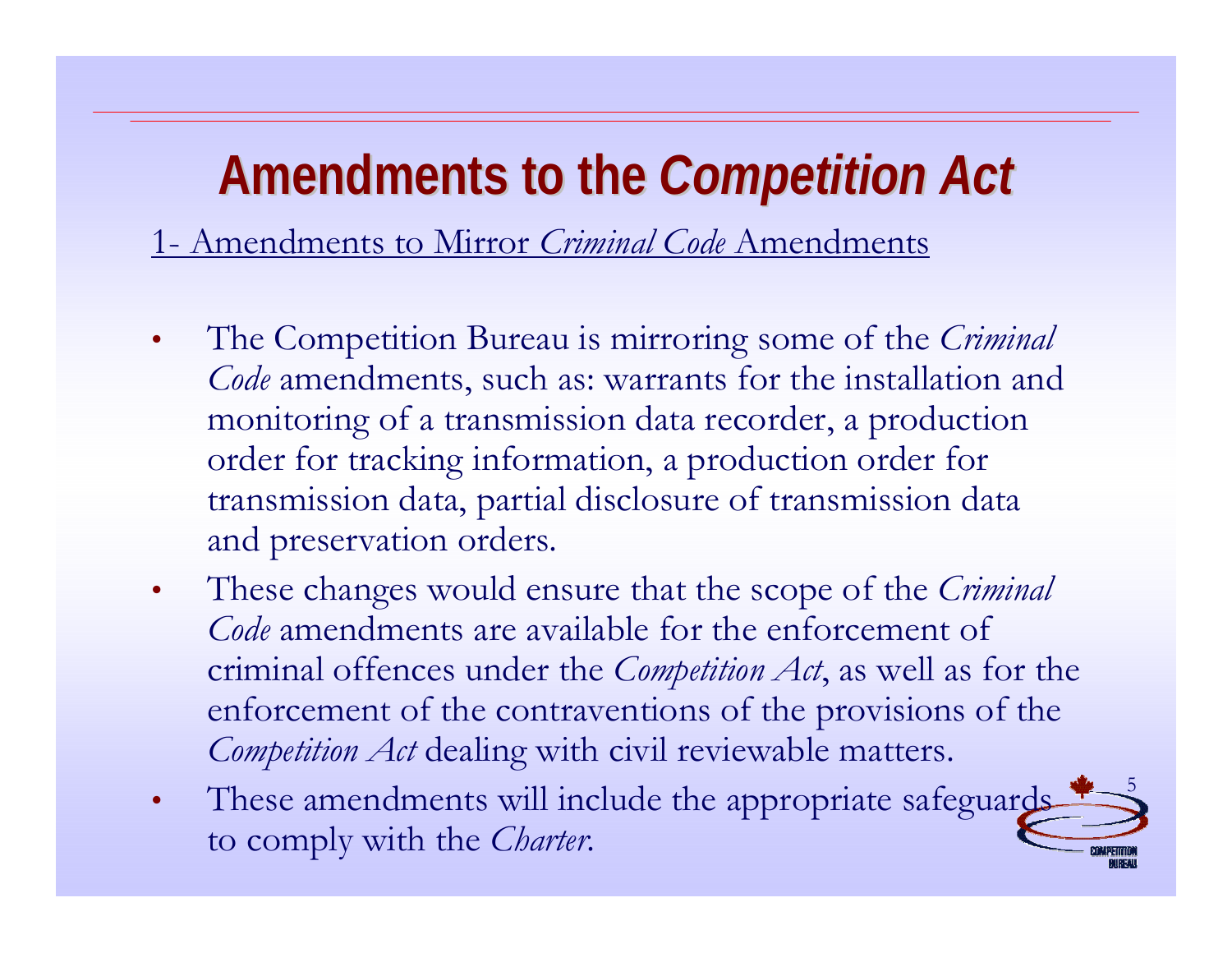2- Amendments to Incorporate Existing C*riminal Code* investigative tools

- • Additional enforcement tools are being sought to authorize the issuance of warrants for visual recording and assistance orders, subject to the same safeguards as in the *Criminal Code.*
- These additional enforcement tools will ensure that adequate investigative powers are available to competition law officers.

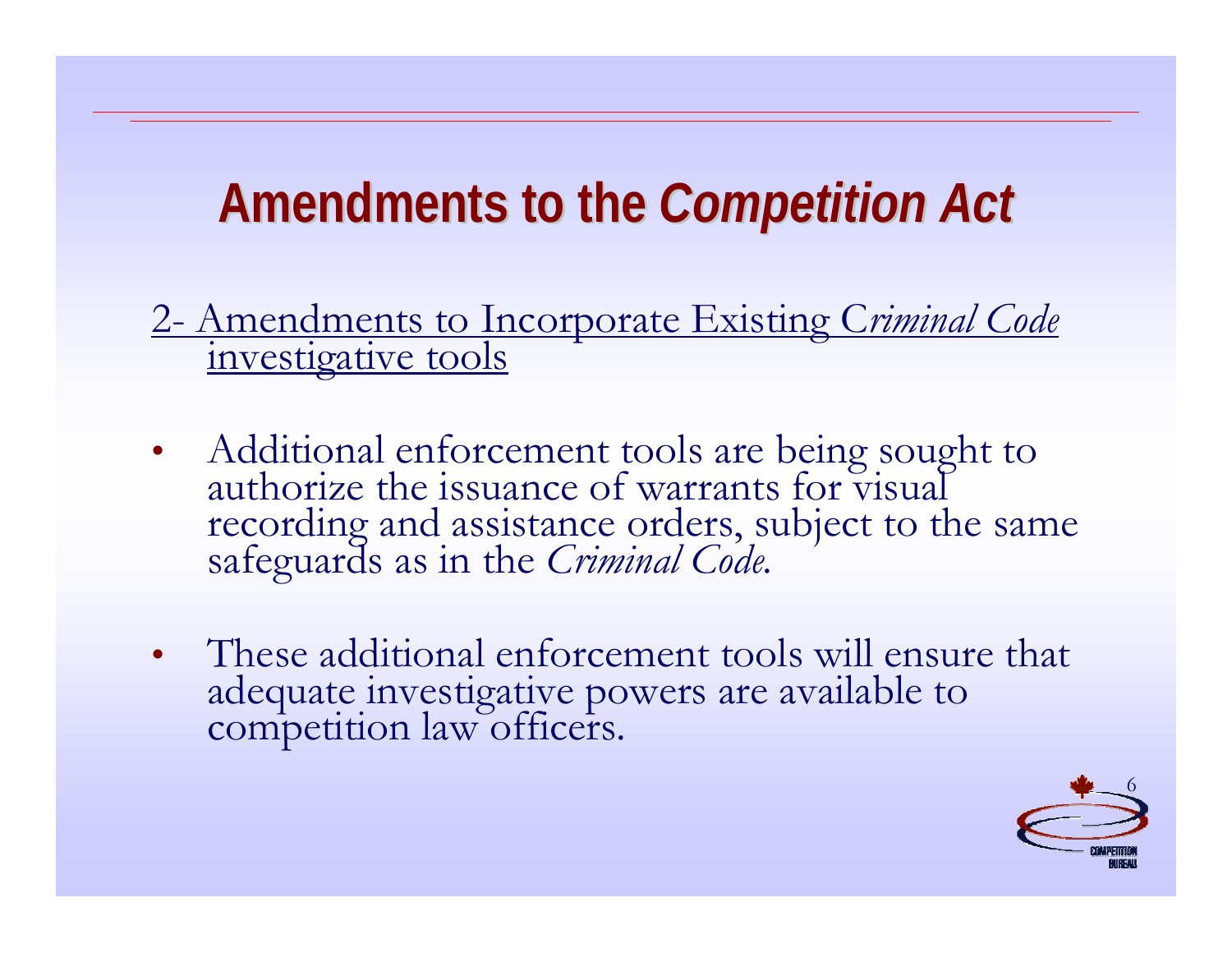2- Amendments to Incorporate Existing C*riminal Code* investigative tools (continued)

Proposals for visual recording warrant:

recording made by any means.

"A judge of a superior or county court may, on the *ex parte* application of the Commissioner or the authorized representative of the Commissioner, issue a warrant in writing authorizing the Commissioner or any other person named in the warrant to make a visual recording of any persons engaged in activities in circumstances in which the persons have a reasonable expectation of privacy." "visual recording" includes a photographic, film or video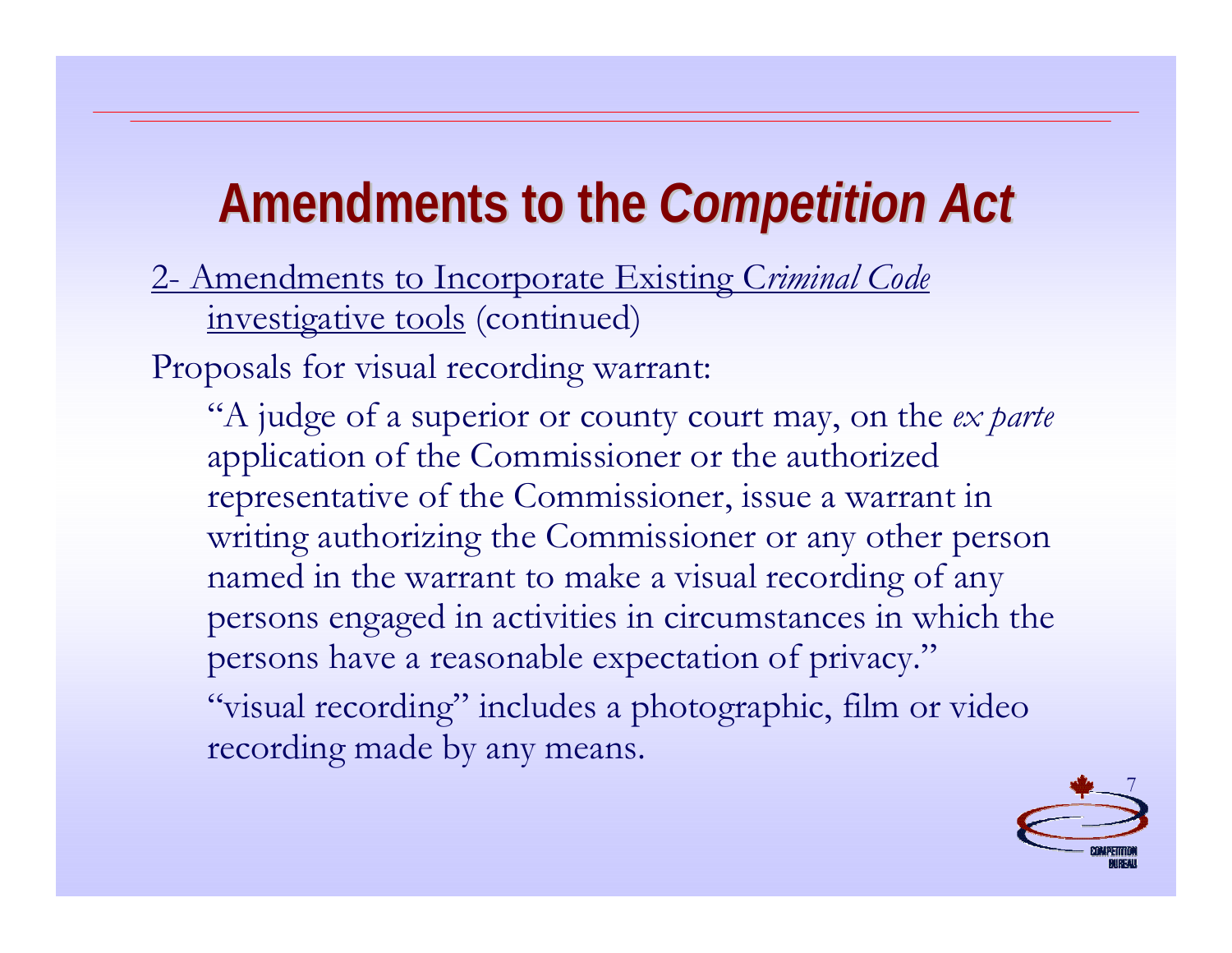2- Amendments to Incorporate Existing C*riminal Code* investigative tools (continued)

Safeguards for visual recording warrant:

- • Reasonable grounds to believe that there has been a contravention of the *Competition Act*
- •Mandatory consent of the Attorney General of Canada
- $\bullet$ No other investigative procedure likely to succeed
- • All documents relating to the application to be kept in a sealed packet
- • Same time periods for execution of warrant as in the *Criminal Code*
- • Same requirement to notify persons visually recorded as in *Criminal Code*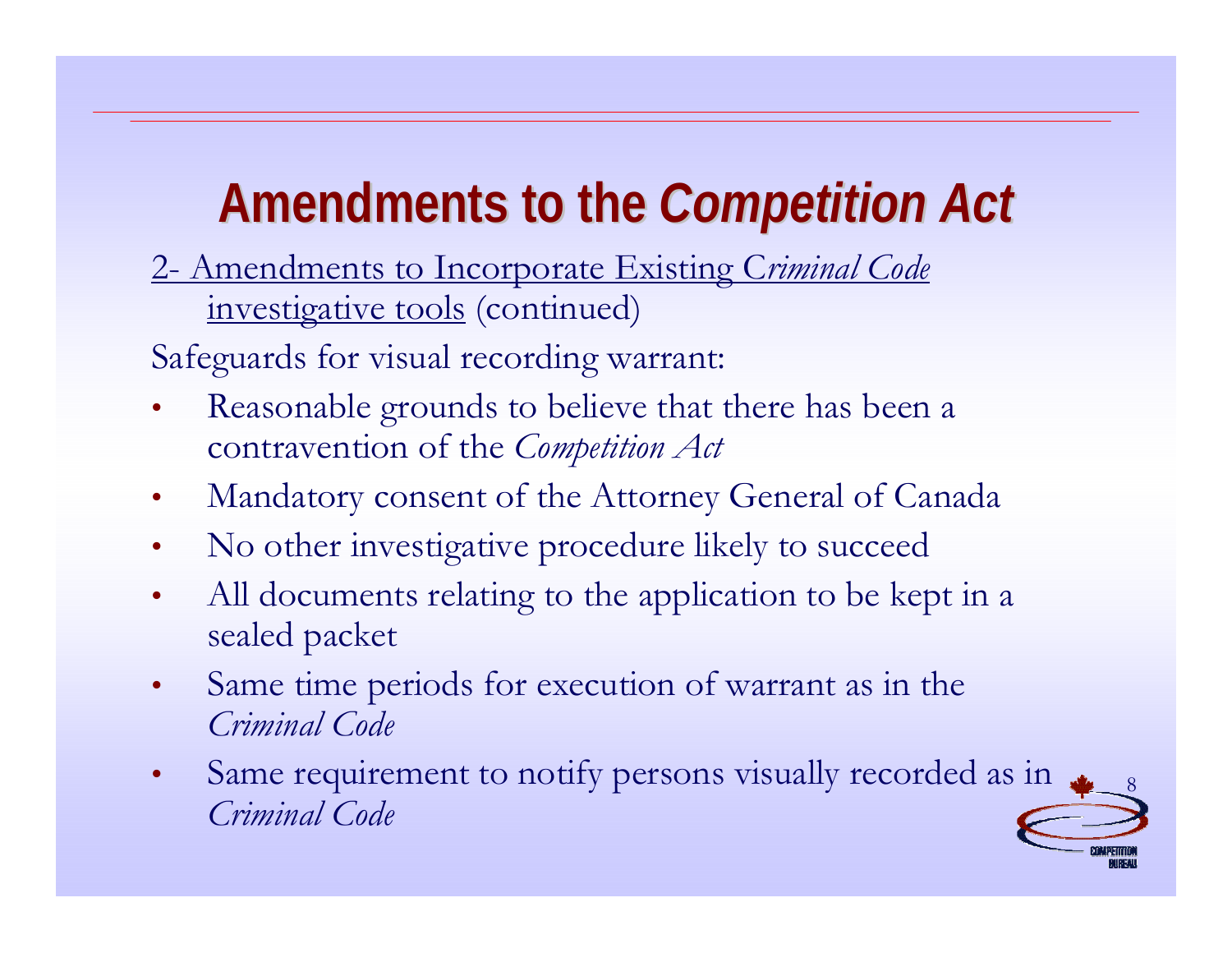3- Tools to Facilitate Enforcement Streamlined Peace Officer Assistance:

- $\bullet$  An amendment is being sought to provide for streamlined peace officer assistance.
- $\bullet$  It will clarify the law to ensure that we can seek peace officer protection and assistance at the time the judge issues a warrant.

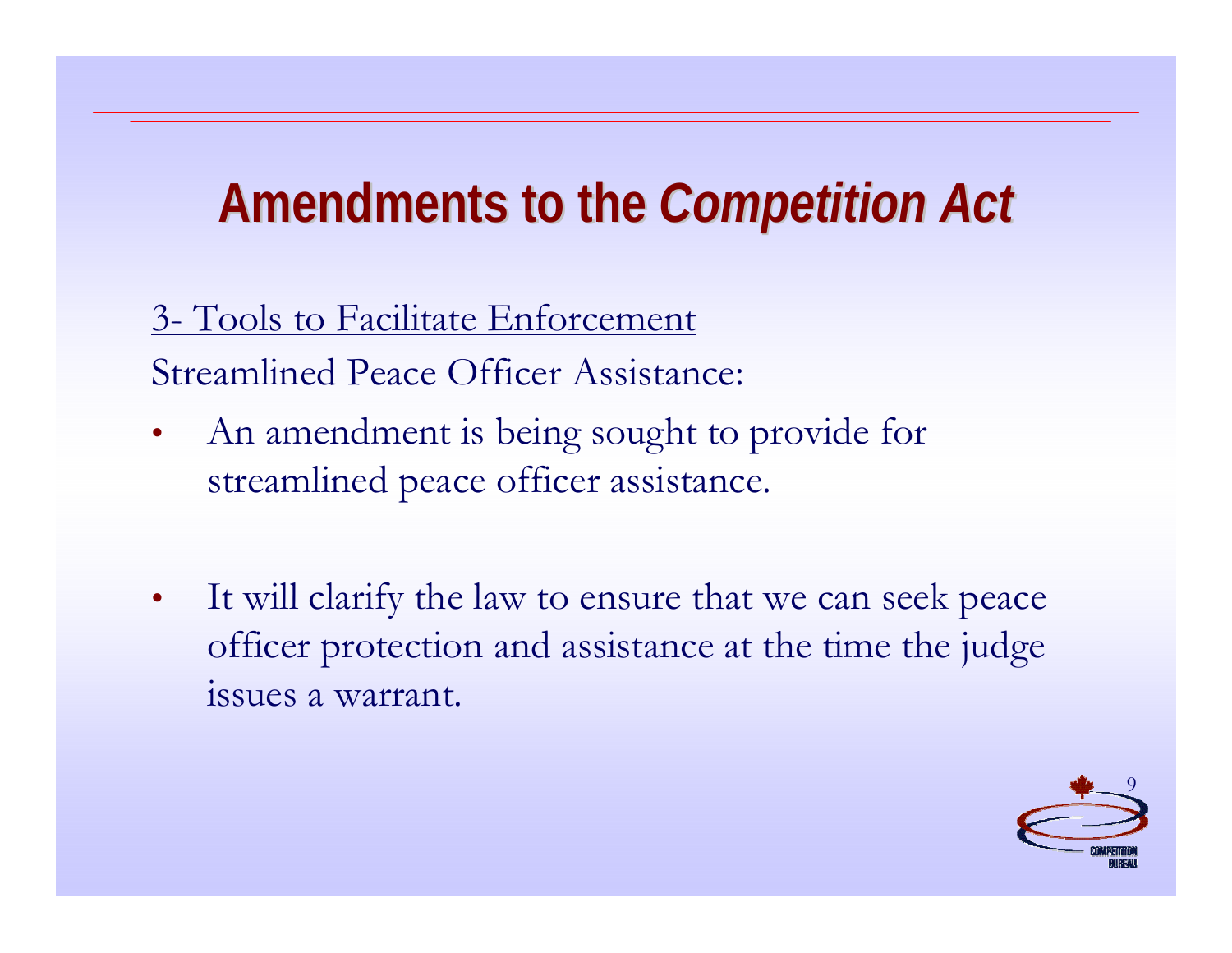3- Tools to Facilitate Enforcement (continued)

*Mutual Legal Assistance in Criminal Matters Act* (MLACMA) Warrants:

- • A minor amendment to the MLACMA would provide that search warrants and other warrants issued under the MLACMA can be executed by the Bureau's competition law officers.
- $\bullet$  Currently, such warrants can only be executed by peace officers.
- • This amendment will further the evidence-gathering process as a number of the criminal cases under investigation pursuant to the *Competition Act* involve international anticompetitive or fraudulent or deceptive marketing activities